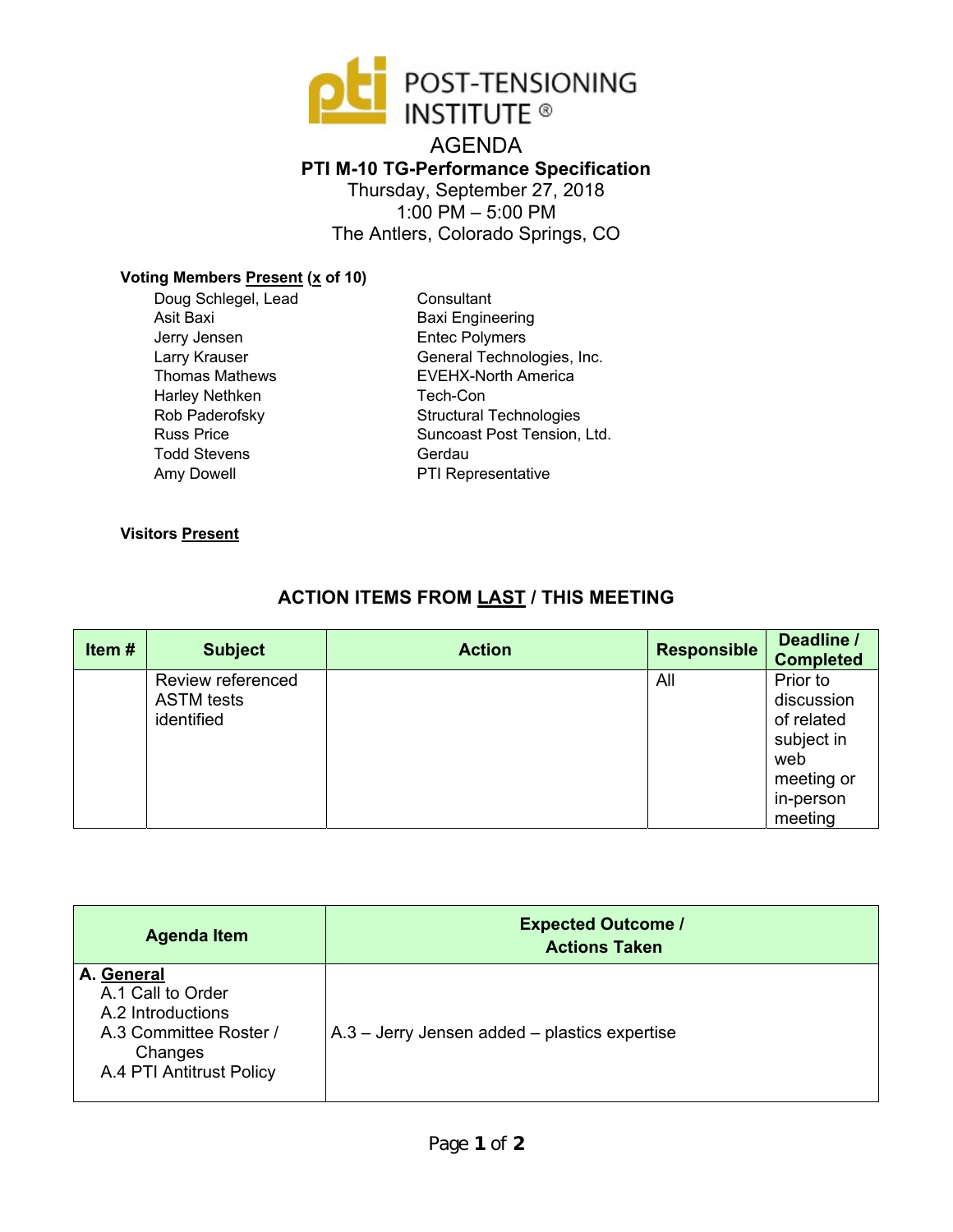| <b>Agenda Item</b>                                                                                                                                     | <b>Expected Outcome /</b><br><b>Actions Taken</b>                                                                                                   |
|--------------------------------------------------------------------------------------------------------------------------------------------------------|-----------------------------------------------------------------------------------------------------------------------------------------------------|
| <b>B. Agenda &amp; Minutes</b><br><b>B.1 Approval of Agenda</b><br><b>B.2 Review Minutes from</b><br>5/8/18 and 8/7/18<br>(Meeting ballot<br>required) | B.2 Review minutes from May 8, 2018 meeting in Minneapolis<br>(Attachment B.2a)<br>Review minutes from August 7, 2018 web meeting (Attachment B.2b) |
| <b>C. Actions Taken Between</b><br><b>Meetings</b><br>C.1 Web Meetings (August<br>7, 2018)                                                             |                                                                                                                                                     |
| 1. Action Item 1: (Fracture /<br><b>Impact Resistance)</b><br>1.1. ASTM G14<br>1.2 CRSI-RB4.1                                                          |                                                                                                                                                     |
| 2. Action Item 2: (Abrasion<br><b>Resistance)</b><br>2.1. ASTM D968<br>2.2. ASTM D4060                                                                 |                                                                                                                                                     |
| E. New Business<br>E.1                                                                                                                                 |                                                                                                                                                     |
| F. Next Meeting<br>2019 PTI Convention<br><b>Hyatt Regency Seattle</b><br>May 5-8, 2019<br><b>Web Meetings: October</b><br>2018                        |                                                                                                                                                     |
| G. Adjourn                                                                                                                                             |                                                                                                                                                     |

# **AGENDA / MEETING EXHIBITS**

| Exhibit # | <b>Subject</b>                                       |
|-----------|------------------------------------------------------|
|           | Roster / A.4   Sign-In Sheet / PTI Anti-Trust Policy |
| B.2a      | Minutes from 5/8/18                                  |
| B.2b      | Notes from 8/7/18 web meeting                        |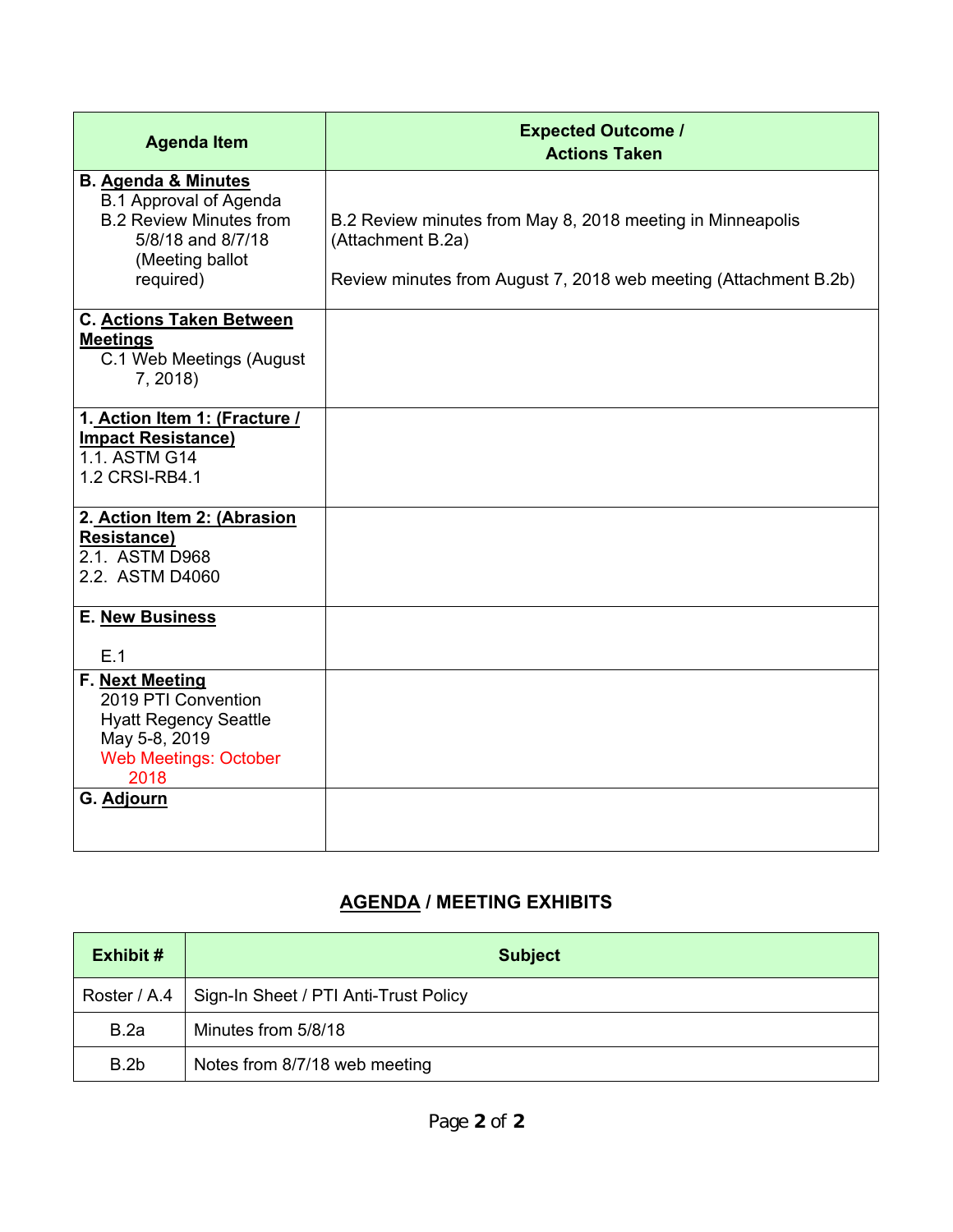

## MINUTES

# **PTI M-10 Unbonded Tendon Committee TG-B Performance Specs Tuesday, May 5, 2018, 10:15 AM - 12:00 PM**

Minneapolis Hilton, Minneapolis MN – Conrad A

#### **TG Members Present**

| Doug Schlegel - Leader |
|------------------------|
| Asit Baxi              |
| Larry Krauser          |
| <b>Thomas Mathews</b>  |
| <b>Harley Nethken</b>  |
| <b>Russell Price</b>   |
| <b>Todd Stevens</b>    |
| Rob Paderofsky         |
| Miroslav Vejvoda, NV   |

#### **Visitors**

Paul Hohensee John Pearson Mark Sterling Justin Jewkes Charles Skarbrevik William Wesley Rattan Khosa Steven Ross Coy Williams Joe Harrison Joel Villanlieva Walley Santos Ernani Sina Aneto Brian Chartier Dale King Nate Mikulsky Mathew Bakich Josh Mecom Josh Phillips Jerry Jensen Jared Rosenquist

**Consultant** Baxi Engineering General Technologies, Inc. Precision-Hayes International Tech-Con Systems, Inc. Suncoast Post-Tension, Ltd. Gerdau Reinforcing VSL PTI Liaison

Precision-Hayes International **WJE** Martin Specialty Products Martin Specialty Products CRA & Associates Elkins Tri-Steel AMSYSCO, Inc. Lubricating Specialties Company Consolidated Reinforcement LMS Reinforcing Steel Group **CTA** Belgo Bekaent EVEHX STS Systems Bekaent Precision-Hayes International Precision-Hayes International Sumiden Wire Harris Rebar Southland Polymers Precision-Hayes International

Leader Doug Schlegel convened the meeting at 10:15 am. After introductions of the TG members and the guests present, the following items were discussed:

I. Development of Performance Requirements:

There was a long discussion on developing a performance based specification. Most if not all of PTI specifications are known as detail specifications. The difference between performance based specifications and detailed based specifications are shown below.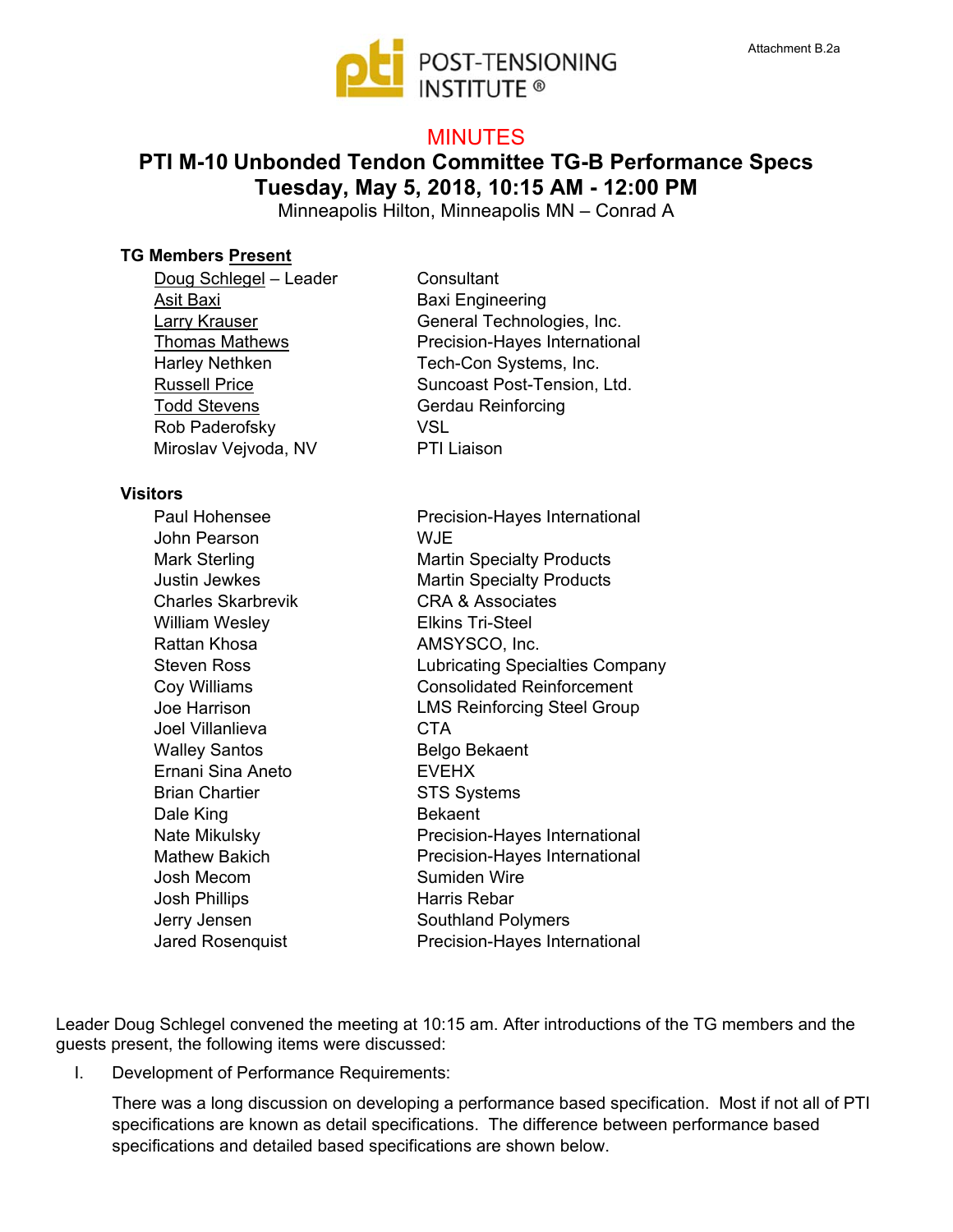| Specification<br><b>Requirements</b>                | <b>Performance Specifications</b>                                                                                               | <b>Detail Specifications</b>                                                                                                                                               |
|-----------------------------------------------------|---------------------------------------------------------------------------------------------------------------------------------|----------------------------------------------------------------------------------------------------------------------------------------------------------------------------|
| Applicable<br><b>Documents</b>                      | Usually have fewer references. They<br>refer to test method standards; interface<br>drawings, standards and specifications.     | Usually cite a greater number<br>of references since they require<br>the use of materials and part and<br>component specifications and<br>manufacturing process documents. |
| Requirements                                        | States what is required, but not how to<br>do it.                                                                               | Includes "how to" and specific<br>design requirements.                                                                                                                     |
| Material                                            | Leaves specifics to contractor, but may<br>Require some material characteristics; e.g.<br>corrosion resistance.                 | May require specific material,<br>usually in accordance with a<br>specification or standard.                                                                               |
| Performance                                         | States what the item or system shall do<br>in terms of capability, function, or<br>operation.                                   | Often have performance<br>requirements.                                                                                                                                    |
| Design                                              | Does not apply "how to" design<br>requirements, but should include<br>requirements for design verification.                     | Includes "how to" and specific<br>design requirements. Often specifies<br>exact parts and components.                                                                      |
| Physical<br>Characteristics                         | Gives specifics only to the extent<br>necessary for interface, interoperability &<br>environment in which item must perform.    | Details weight, size, dimensions, etc.<br>for item and component parts.                                                                                                    |
| Processes                                           | Usually does not specify processes, but if<br>it does, the requirement is stated as the<br>desired outcome from a process.      | Often specifies the exact processes<br>and procedures to follow.                                                                                                           |
| Parts                                               | Does not require specific parts.                                                                                                | States which fasteners, electronic<br>piece parts, cables, sheet stock, etc.<br>will be used.                                                                              |
| Construction,<br><b>Fabrication and</b><br>Assembly | Usually does not specify construction,<br>fabrication and assembly requirements.                                                | Describes the steps involved or<br>references procedures which must<br>be followed; also describes how<br>individual components are<br>assembled.                          |
| Reliability                                         | States reliability in quantitative terms.<br>Must also define the conditions under<br>which the requirements must be met.       | Often achieves reliability by requiring<br>a known reliable design.                                                                                                        |
| Environmental<br>Operating<br>Requirements          | Both performance and detail specifications must provide a means for assuring<br>compliance with the specification requirements. |                                                                                                                                                                            |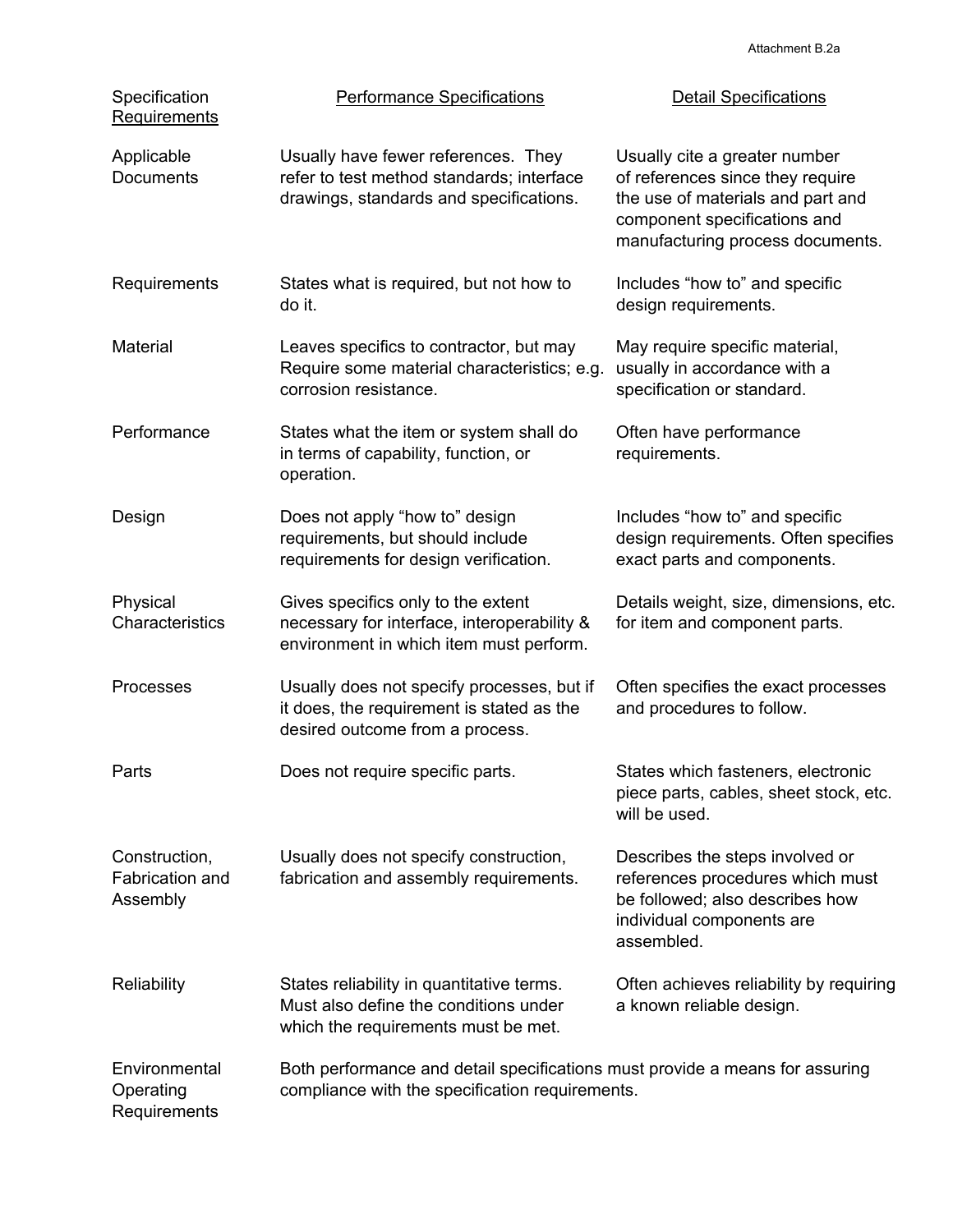The DOD guide for performance specifications provided the previous comparisons to assist in the initial guidance on how to write performance based specifications. General consensus was to start working on some parts of the existing specification and to move towards performance based specifications one subject at a time. M-10 should provide guidance on what parts to address first. The general consensus of the group was to begin with the encapsulated anchorages. There was a general belief that the best way to get this process moving was to schedule an "in-person" meeting (probably in TX) sometime toward the end of June.

- II. New Business there was no other new business.
- III. Adjournment the meeting was adjourned at 12:00 p.m.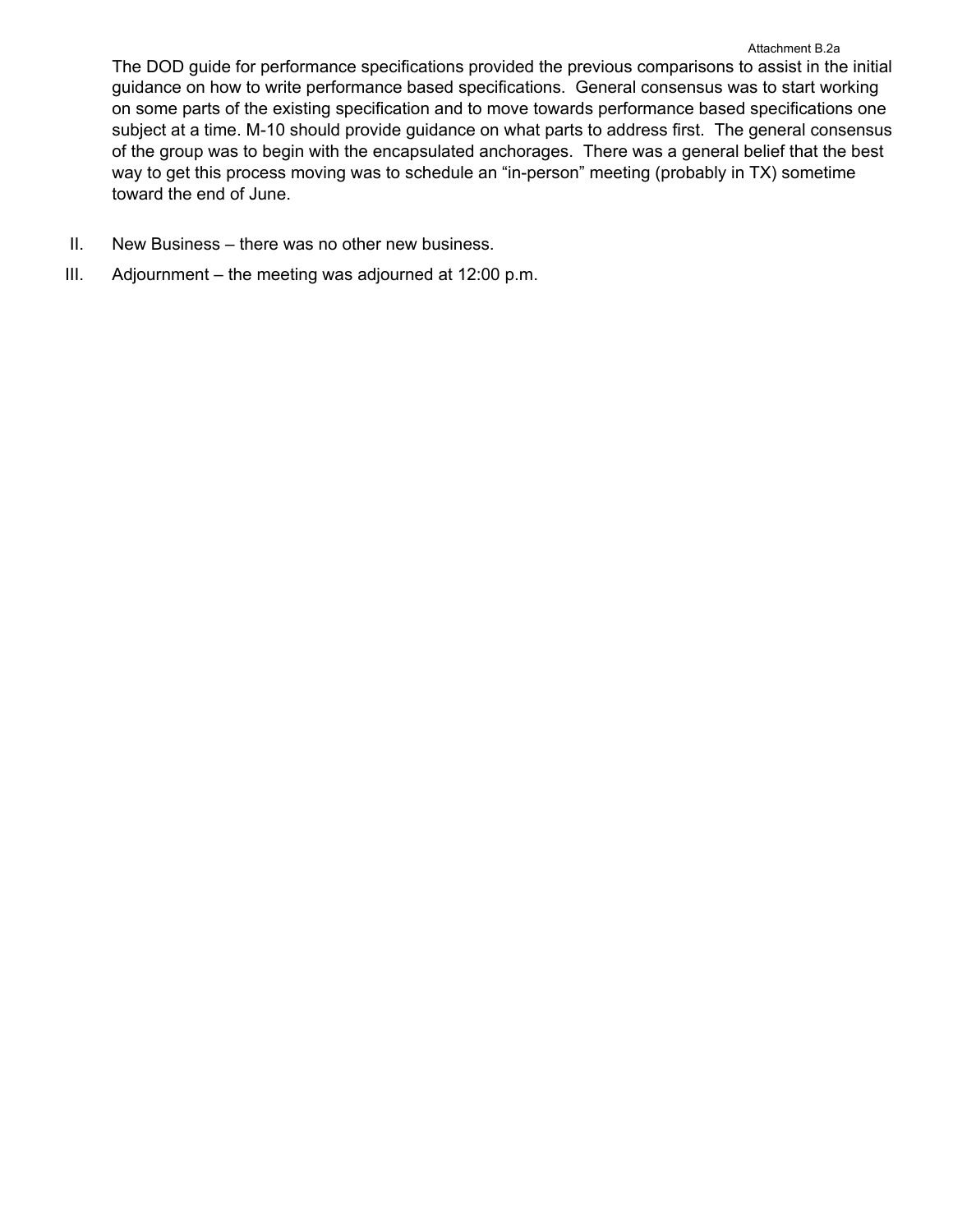## 2.4.1.1

## Key Performance Requirements:

### **Durability of anchorage assembly exposed to corrosive elements**

‐ **Corrosion protection of final anchorage assembly (need to define "final anchorage assembly")** 

| Performance Criteria                                                                                                                                                                                                                                                                                                                                                                                                                                                                                                                     | <b>Tests</b>                                                                                                                 | <b>Proposed Modifications</b>                                                                                                                                                                                                                                                                                                                                                                                                                                                                                                                                                                                                                                                                                                                                                                                                                                                                                                                                                                                          | Order of<br>Web<br><b>Meetings</b> |
|------------------------------------------------------------------------------------------------------------------------------------------------------------------------------------------------------------------------------------------------------------------------------------------------------------------------------------------------------------------------------------------------------------------------------------------------------------------------------------------------------------------------------------------|------------------------------------------------------------------------------------------------------------------------------|------------------------------------------------------------------------------------------------------------------------------------------------------------------------------------------------------------------------------------------------------------------------------------------------------------------------------------------------------------------------------------------------------------------------------------------------------------------------------------------------------------------------------------------------------------------------------------------------------------------------------------------------------------------------------------------------------------------------------------------------------------------------------------------------------------------------------------------------------------------------------------------------------------------------------------------------------------------------------------------------------------------------|------------------------------------|
| Anchorage assemblies using coated<br>corrosive materials shall protect any<br>materials that are subject to corrosion and<br>shall be water-tight at the point of force<br>transfer.<br>No moisture shall penetrate into the<br>$\circ$<br>final anchorage assembly<br>The use of coated components, such<br>$\circ$<br>as epoxy coated or galvanized strand<br>and wedges, does not provide<br>corrosion protection at the point of<br>force transfer (wedge/strand<br>connection) and shall be contained in<br>a water-tight enclosure | Current PTI M10.2-17<br>watertightness test.<br>- investigate amendments to<br>current test method to<br>update requirements | 2.6.2 - Hydrostatic test<br>Hydrostatic testing shall ensure watertight encapsulation of<br>the prestressing steel at the point of force transfer. All<br>anchorage and coupler components used in the water-<br>tightness testing shall be taken from production inventory,<br>shall be complete assemblies including all components, and<br>shall be assembled following documented instructions for<br>assembly in the field.<br>Arrange anchorage assemblies to ensure a uniform hydrostatic<br>pressure for a period of 24 hours in the final assembled state.<br>Use the following minimum uniform hydrostatic pressure in<br>the test:<br>1. For building and other applications governed by ACI 318:<br>1.25 psi (0.0086 MPa)<br>2. For environmental structures and other applications<br>governed by ACI 350: 10 psi (0.0688 MPa)<br>Three tests are required for each assembly. Tests shall be<br>performed or observed, and certified by an independent<br>testing laboratory accredited under ASTM C1077. | $\mathbf 1$                        |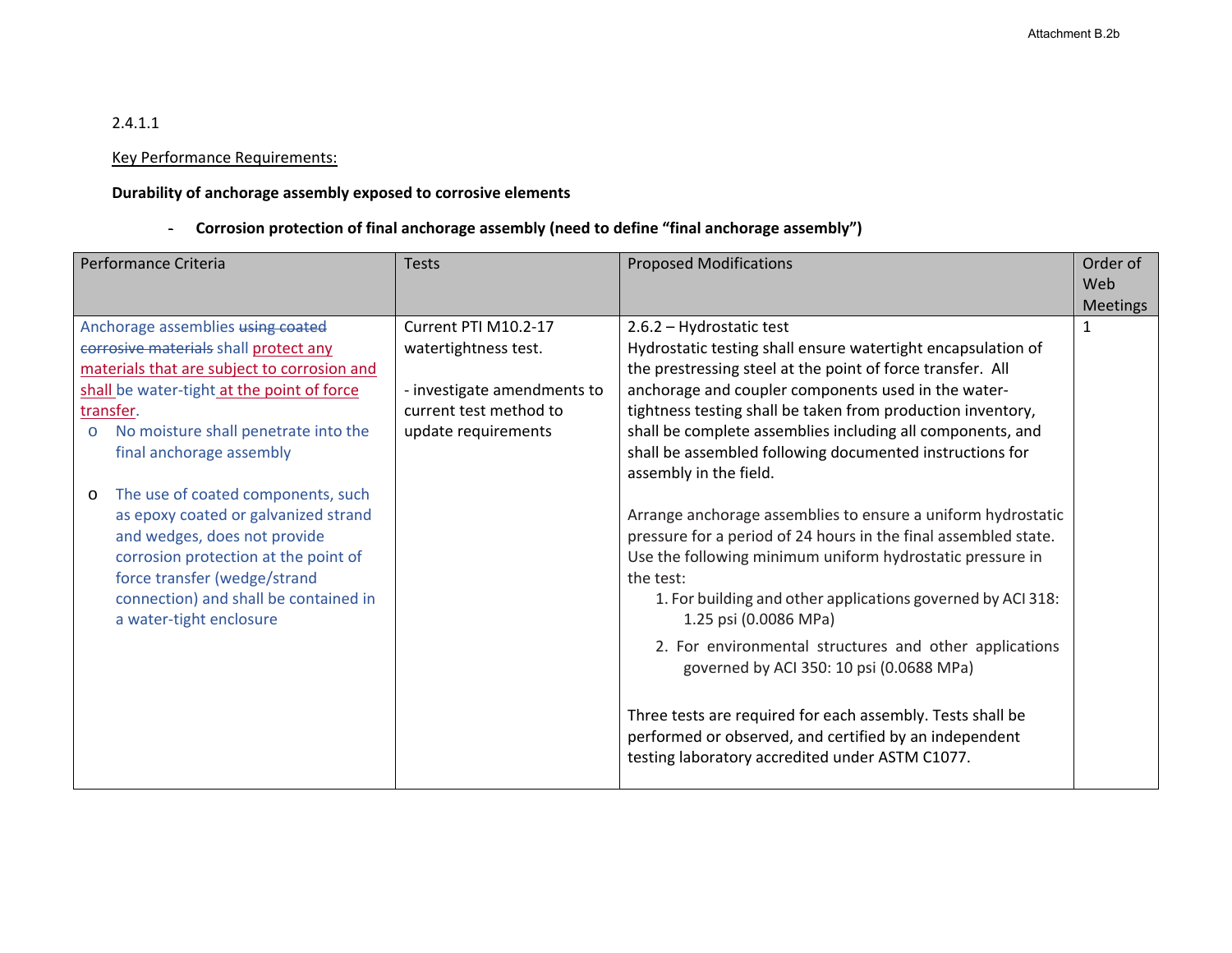|                            |                                                                                                                                                                                                                                | Retesting is required every 5 years or whenever a component<br>of an assembly changes or the testing criteria changes,<br>whichever is earlier.<br>Encapsulated systems using components from different<br>manufacturers are acceptable provided they are tested in<br>accordance with Section 2.6.2 |                |
|----------------------------|--------------------------------------------------------------------------------------------------------------------------------------------------------------------------------------------------------------------------------|------------------------------------------------------------------------------------------------------------------------------------------------------------------------------------------------------------------------------------------------------------------------------------------------------|----------------|
|                            |                                                                                                                                                                                                                                | Acceptance criteria:<br>Anchorages shall remain watertight for the duration of the test<br>at the specified minimum uniform pressure. No visible water<br>infiltration into the anchorage system. All three tests for each<br>anchorage assembly shall be acceptable for the system to<br>pass.      |                |
| Fracture/impact resistance | <b>ASTM G14 "Standard Test</b><br>Method for Impact<br><b>Resistance of Pipeline</b><br><b>Coatings (Falling Weight</b><br>Test)"<br>CRSI-RB4.1 (look at<br>modifications to apply to<br>anchorage assemblies<br>specifically) |                                                                                                                                                                                                                                                                                                      | $\overline{2}$ |
| Abrasion resistance        | <b>ASTM D968 "Standard Test</b><br><b>Method for Abrasion</b><br>Resistance of Organic<br>Coatings by Falling Abrasive"<br><b>ASTM D4060</b><br>Adapt/modify test method to<br>simulate dragging<br>components across concrete |                                                                                                                                                                                                                                                                                                      | 3              |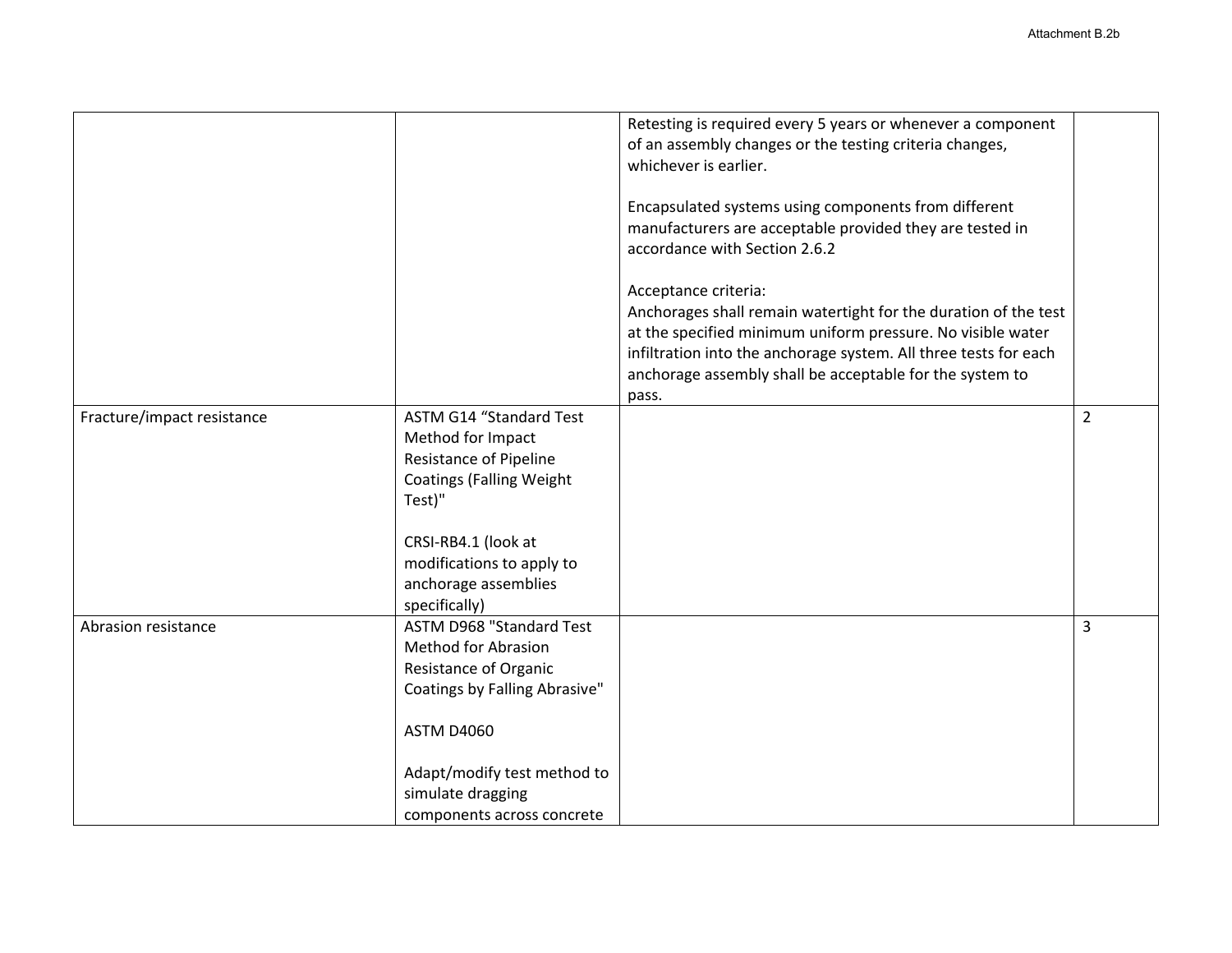| Weathering/UV resistance                     | ASTM D2565 (for plastic       | 4 |
|----------------------------------------------|-------------------------------|---|
|                                              | coated)                       |   |
|                                              | ASTM D6695 (for painted /     |   |
|                                              | coated)                       |   |
|                                              | ASTM G155 (testing method     |   |
|                                              | for nonmetallic materials)    |   |
|                                              |                               |   |
| <b>Chloride permeability</b>                 | FHWA-RD-74-018                | 5 |
|                                              | ASTM A775 Annex A1 (for       |   |
|                                              | epoxy coated materials)       |   |
| <b>Corrosion resistance</b>                  | ASTM B117                     | 6 |
| <b>Chemical resistance</b>                   | ASTM G20                      | 7 |
|                                              |                               |   |
| Electrical conductivity - only required when | FIB 75 (B2, B3)               | 8 |
| specified for special circumstances          |                               |   |
|                                              |                               |   |
| Anchorage assemblies using components        | All other tests + material    | 9 |
| made of alternate corrosion-resistant        | dependent tests for alternate |   |
| materials shall not allow corrosion within   | materials                     |   |
| the final anchorage assembly.                |                               |   |

## Key:

# Tested on final assembly

Tested on individual components and final assembly

Overall goal – Corrosion protection at point of force transfer

ACI 423.7

**6.5—Encapsulated systems**